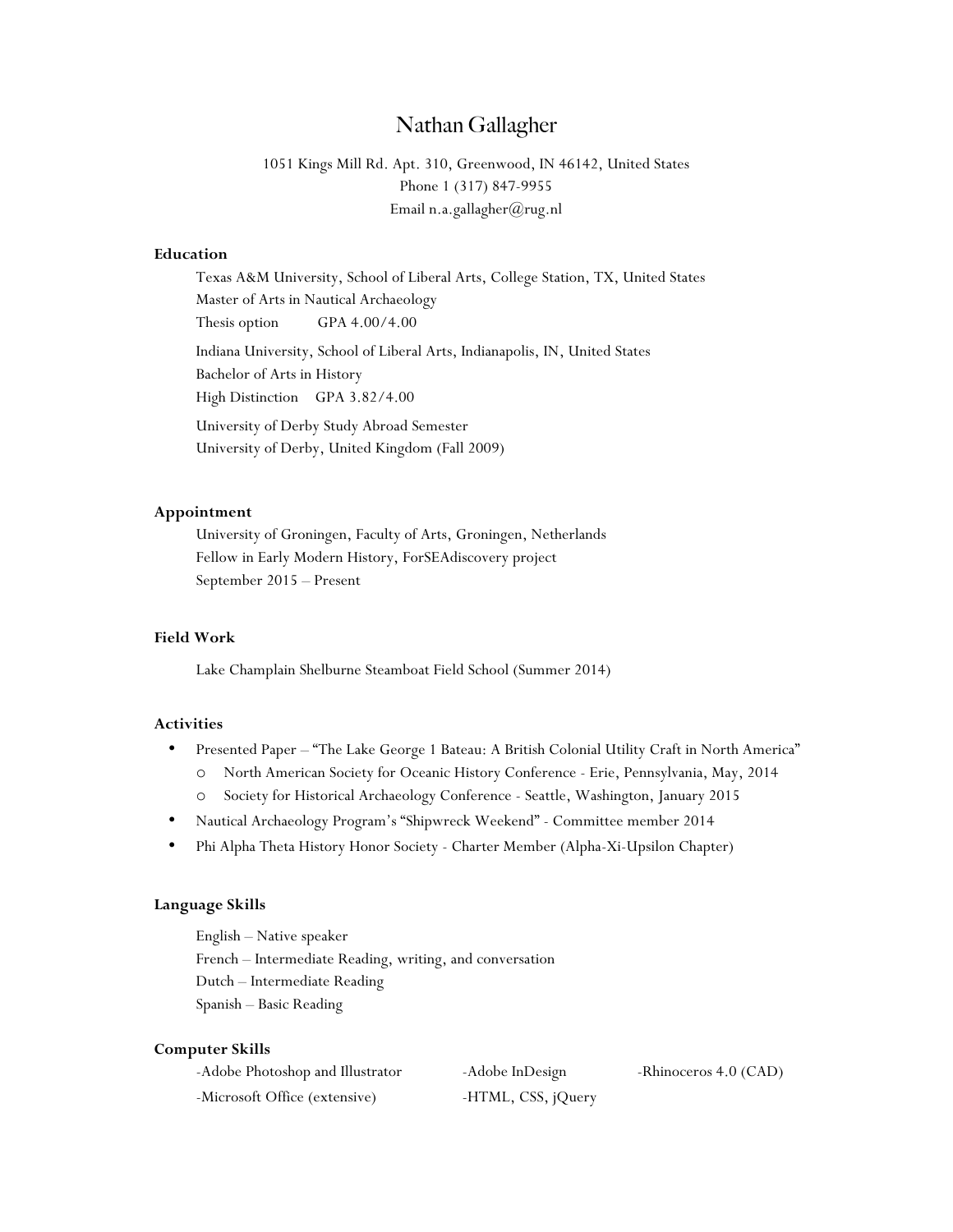## **Awards**

Texas A&M Anthropology Department Conference Travel Grant (2015) Center for Maritime Archaeology and Conservation (CMAC) Research Grant (2014) CMAC Conference Travel Grant (2014) Texas A&M Anthropology Department Merit Fellowship (2013) Thelander Memorial Scholarship for Best Undergraduate History Paper (2012) IUPUI Top 100 (2012) Mary F. Crisler Research Scholarship (2011) Charles O. McGaughey Leadership Scholarship (2011) IUPUI International Experience Scholarship (2009) Informatics Mentoring Scholarship (2008)

#### **Work Experience**

| January 2015 – August 2015 | Study Abroad Services Specialist             |
|----------------------------|----------------------------------------------|
| June 2012 – August 2013    | <b>IUPUI</b> Office of International Affairs |

• In addition to responsibilities listed under "Student Assistant" position: Acted as first point of contact for Study Abroad office; oversaw insurance processes including purchasing plans, debiting student accounts, tracking payments, and distributing insurance cards; administered photo contest logistics including collecting and organizing photos, adding meta-data to photos via Adobe Lightroom, and soliciting and allocating prizes; collaborated with office staff to redesign workflow and increase office efficiency; trained new services specialist

| September 2014 – December 2014 | Shelburne Steamboat Drafting Project |
|--------------------------------|--------------------------------------|
|                                | Texas A&M Anthropology Department    |

• Synthesized and completed scale plan drawings of four shipwrecks in Lake Champlain; Carefully inked plans to achieve publication quality.

September 2013 – December 2014 Assistant Conservator Texas A&M Conservation Research Lab • Conserved and recorded delicate artifacts; Made independent decisions for best course of action for individual artifacts; Handled hazardous chemicals and equipment in a responsible manner; Assisted with reconstruction projects as needed.

| September 2010 - January 2012 | Study Abroad Student Assistant,              |
|-------------------------------|----------------------------------------------|
|                               | <b>IUPUI</b> Office of International Affairs |

• Advised students about study abroad programs; gave classroom presentations; collaborated with staff to streamline office practices while transitioning to a new online database; contributed to the SOP manual for office use; trained new assistants; designed promotional materials; corresponded with faculty directors to ensure accurate information; updated website and online database; distributed and collected program surveys